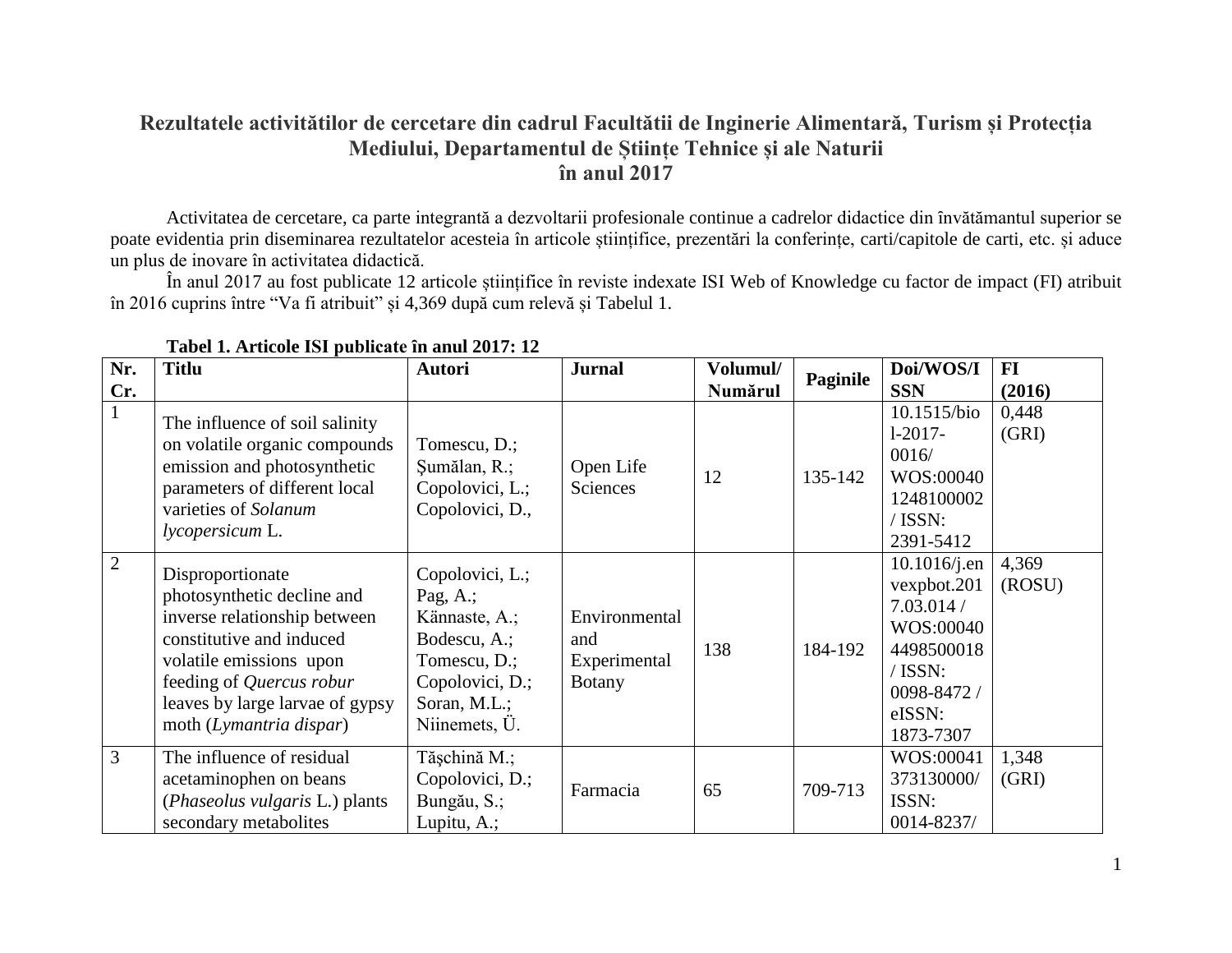|                |                                                                                                                                                | Copolovici, L.;<br>Iovan, C.                                                                           |                                   |      |               | eISSN:<br>2065-0019                                                          |                   |
|----------------|------------------------------------------------------------------------------------------------------------------------------------------------|--------------------------------------------------------------------------------------------------------|-----------------------------------|------|---------------|------------------------------------------------------------------------------|-------------------|
| $\overline{4}$ | Diclofenac influence on<br>photosynthetic parameters and<br>volatile organic compounds<br>emission from <i>Phaseolus</i><br>vulgaris L. plants | Copolovici L.;<br>Timiş, D.;<br>Tășchină, M.;<br>Bungău, S.;<br>Cioca, G.;<br>Copolovici, D.           | Revista de<br>chimie              | 68   | 2076-<br>2078 | WOS:00041<br>6748800027<br>/ ISSN:<br>0034-7752                              | 1,232<br>(GRI)    |
| $\overline{5}$ | <sup>1</sup> H-NMR study of famptodine<br>and niztidine complexes with<br>$\beta$ -cyclodextrin                                                | Nita, A.; Tit, D.;<br>Copolovici, L.;<br>Melinte, C.;<br>Copolovici, D.;<br>Bungau, S.                 | Revista de<br>chimie              | 68   | 1170-<br>1173 | WOS:00040<br>8702900005<br>/ ISSN:<br>0034-7752                              | 1,232<br>(GRI)    |
| 6              | The fatty acids composition<br>and antioxidant activity of<br>walnut cold press oil                                                            | Copolovici, D.;<br>Bungau, S.;<br>Boscencu, R.;<br>Tit D.;<br>Copolovici L.                            | Revista de<br>chimie              | 68   | 507-509       | WOS:00040<br>0731900018<br>/ ISSN:<br>0034-7752                              | 1,232<br>(GRI)    |
| $\overline{7}$ | New method for simultaneous<br>determination of ascorbic and<br>acetylsalicylic acids in<br>effervescent tablets                               | Bungau, S.;<br>Tit, D.; Iovan, C.;<br>Copolovici, L.;<br>Boscencu, R.;<br>Cioca, G.;<br>Copolovici, D. | Revista de<br>chimie              | 68   | 2495-<br>2498 | WOS:00041<br>6751800005<br>/ ISSN:<br>0034-7752                              | 1,232<br>(GRI)    |
| 8              | The influence of simulated<br>acidic rain on plants volatile<br>organic compounds emission<br>and photosynthetic parameters                    | Copolovici, L.,<br>Ban, A.;<br>Faur, I.;<br>Copolovici, D.                                             | AgroLife<br>Scientific<br>Journal | 6(2) | 73-76         | <b>ISSN 2285-</b><br>5718; 2285-<br>5726; ISSN<br><b>ONLINE</b><br>2286-0126 | Va fi<br>atribuit |
| 9              | Assessment of ganglioside age-<br>related and topographic<br>specificity in human brain by<br>Orbitrap mass spectrometry                       | Sarbu M,<br>Dehelean L,<br>Munteanu CV,<br>Vukelić Ž,                                                  | Analytical<br>Biochemistry        | 521  | $40 - 54$     | $10.1016$ /j.ab<br>.2017.01.01<br>0/<br>WOS:00039                            | 2,334<br>(GALBEN) |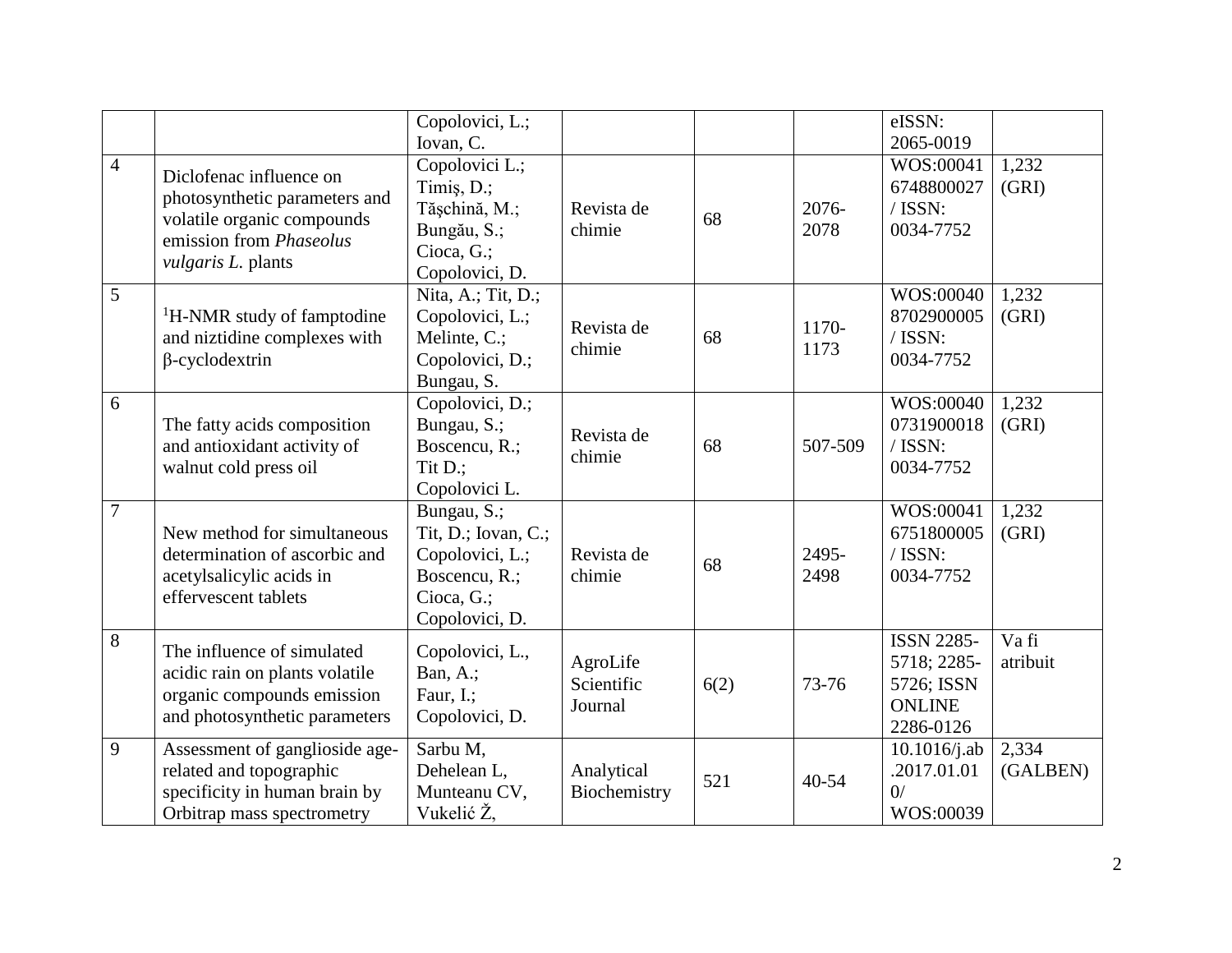|    |                                       | Zamfir AD.       |            |         |            | 3934000007   |          |
|----|---------------------------------------|------------------|------------|---------|------------|--------------|----------|
|    |                                       |                  |            |         |            | / ISSN:      |          |
|    |                                       |                  |            |         |            | 0003-2697    |          |
|    |                                       |                  |            |         |            | eISSN:       |          |
|    |                                       |                  |            |         |            | 1096-0309    |          |
| 10 |                                       |                  |            |         |            | 10.1016/j.bi | 3,112    |
|    |                                       |                  |            |         |            | ochi.2017.0  | (GALBEN) |
|    | Electrospray ionization ion           |                  |            |         |            | 5.016/WOS    |          |
|    | mobility mass spectrometry            | Sarbu M, Vukelic |            |         |            | :000406566   |          |
|    | provides novel insights into the      | Z, Clemmer DE,   | Biochimie  | 139     | 81-94      | 300009       |          |
|    | pattern and activity of fetal         | Zamfir AD.       |            |         |            | /ISSN:       |          |
|    | hippocampus gangliosides              |                  |            |         |            | 0300-9084    |          |
|    |                                       |                  |            |         |            | eISSN:       |          |
|    |                                       |                  |            |         |            | 1638-6183    |          |
| 11 |                                       |                  |            |         |            | 10.2174/13   | 2,075    |
|    |                                       |                  |            |         |            | 8527282166   | (GALBEN) |
|    |                                       |                  |            |         |            | 6170428124   |          |
|    | Structure-to-function                 |                  |            |         |            | 638/         |          |
|    | relationship of carbohydrates         | Sarbu M, Cozma   | Current    |         |            | WOS:00042    |          |
|    | in the mechanism of lysosomal         | C, Zamfir AD.    | Organic    | 21      | $1 - 12$   | 2615300004   |          |
|    | storage disorders (LSDs)              |                  | Chemistry  |         |            | / ISSN:      |          |
|    |                                       |                  |            |         | 1385-2728  |              |          |
|    |                                       |                  |            |         |            | eISSN:       |          |
|    |                                       |                  |            |         |            | 1875-5348    |          |
| 12 |                                       |                  |            |         |            | 10.1080/07   | 0,671    |
|    |                                       |                  |            |         |            | 328303.201   | (GRI)    |
|    | analysis<br>Structural<br>by          |                  |            |         |            | 7.1397680/   |          |
|    | ionization<br>electrospray<br>mass    | Cozma I,         | Journal of |         |            | WOS:00041    |          |
|    | of<br>GT1<br>spectrometry<br>Sarbu M, | Carbohydrate     | 36         | 247-264 | 7954200001 |              |          |
|    | ganglioside fraction<br>isolated      | Ilie $C$ ,       | Chemistry  |         |            | / ISSN:      |          |
|    | from fetal brain                      | Zamfir AD        |            |         |            | 0732-8303    |          |
|    |                                       |                  |            |         |            | eISSN:       |          |
|    |                                       |                  |            |         |            | 1532-2327    |          |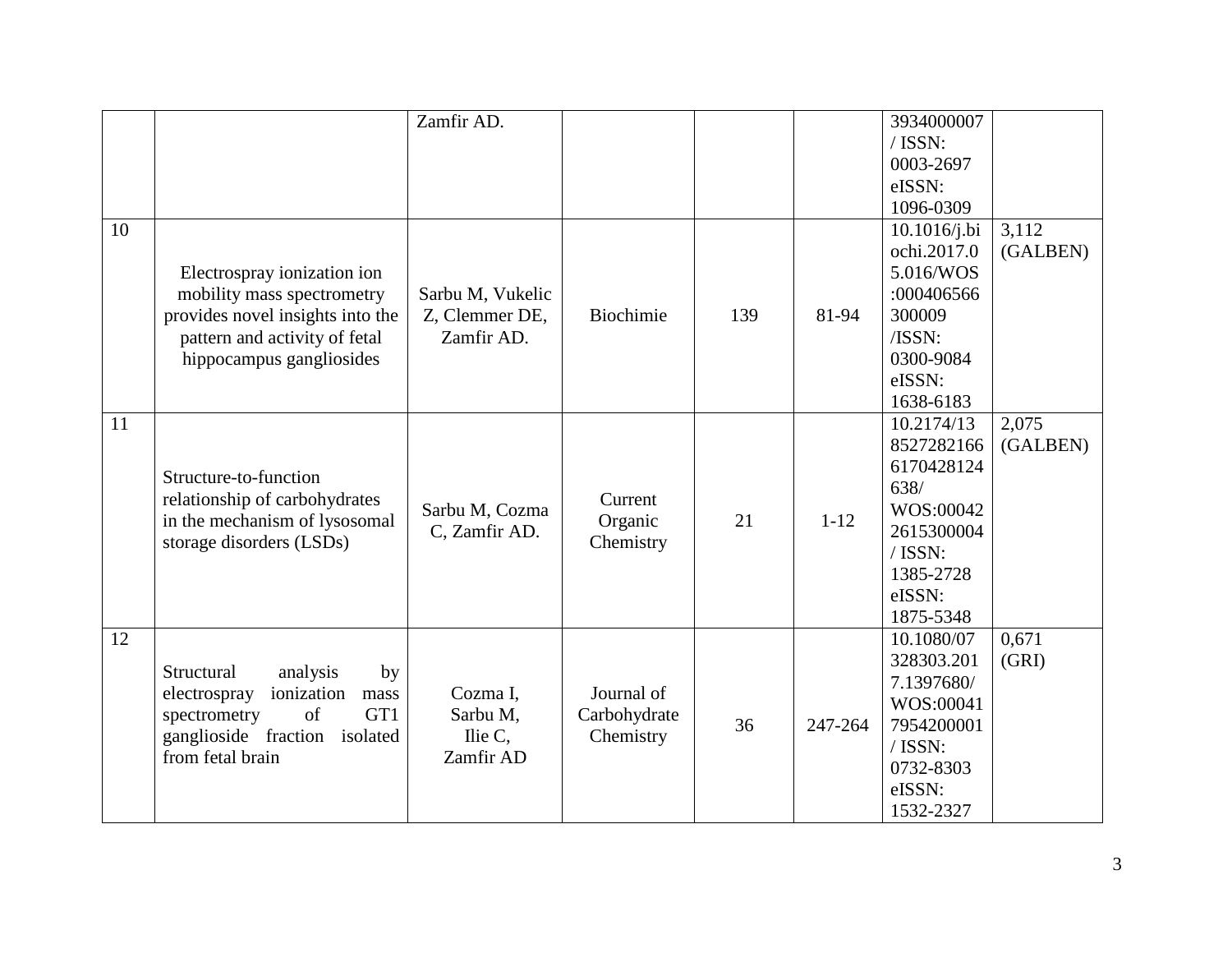Deasemenea, cadre didactice ale Departamentului de Științe Tehnice și ale Naturii (DSTN), FIATPM, au publicat lucrări incluse în Baze de Date Internaționale (**BDI**) acestea fiind în număr de **4** (vezi Tabel 2).

| Nr.<br>crt.    | <b>Autori</b>                                                                | <b>Titlul articolului</b>                                                                                                                                  | <b>Revista</b>                                                                    | <b>Volumul</b><br>Număru | Pagin       | Bazele de date în care este indexată<br>revista                                                                                                                                                                                                                    |
|----------------|------------------------------------------------------------------------------|------------------------------------------------------------------------------------------------------------------------------------------------------------|-----------------------------------------------------------------------------------|--------------------------|-------------|--------------------------------------------------------------------------------------------------------------------------------------------------------------------------------------------------------------------------------------------------------------------|
| $\mathbf{1}$   | Moisa, $C$ .;<br>Copolovici, L.;<br>Pop, $G$ .;<br>Copolovici D.             | Dry and fresh herba of<br>Satureja Montana L.: a<br>comparative study<br>regarding chemical<br>composition and<br>antioxidant capacity of<br>volatile oils | Scientific<br>Papers. Series<br>E.,<br>Biotechnology                              | 21                       | 349-<br>352 | CABI; DOAJ Indeex; COPERNICUS;<br><b>ULRICH'S PERIODICALS</b><br>DIRECTORY; GOOGLE SCHOLAR;<br>SCIPIO; OCLC (WorldCat);<br>RESEARCH BIBLE; CITE FACTOR<br>(Academic Scientific Journals);<br>PBN (Polish Scholarly Bibliography;<br><b>Universal Impact Factor</b> |
| 2              | Dochia, M;<br>Pustianu, M;<br>Gavrilas, S;<br>Tomescu, D;<br>Copolovici, DM. | Study on the influence<br>of ultrasound in<br>bioscouring treatment<br>of 50 % of flax + 50 %<br>of cotton fabrics                                         | Annals of the<br>University of<br>Oradea, Fascicle<br>of textiles,<br>leatherwork | <b>XVIII</b>             | 27-32       | EBSCO, Textile technology complete,<br>Directory of Open Acces Journals<br>(DOAJ), INDEX COPERNICUS<br>INTERNAȚIONAL, Google Scholar,<br><b>SCIPIO</b>                                                                                                             |
| $\overline{3}$ | Pustianu, M;<br>Dochia, M;<br>Gavrilas, S;<br>Tomescu, D;<br>Copolovici, DM. | Study on the<br>bioscouring treatment<br>of 50 % of hemp +<br>50 % of cotton fabrics                                                                       | Annals of the<br>University of<br>Oradea, Fascicle<br>of textiles,<br>leatherwork | <b>XVIII</b>             | 29-34       | EBSCO, Textile technology complete,<br>Directory of Open Acces Journals<br>(DOAJ), INDEX COPERNICUS<br>INTERNATIONAL, Google Scholar,<br><b>SCIPIO</b>                                                                                                             |
| $\overline{4}$ | Robu; AC;<br>Popescu, L;<br>Zamfir, AD.                                      | Actual trends in mass<br>spectrometry of<br>glycosaminoglycans                                                                                             | Molecular Life                                                                    |                          | 80-85       |                                                                                                                                                                                                                                                                    |

**Tabel 2.** Lucrari publicate in reviste BDI-2017.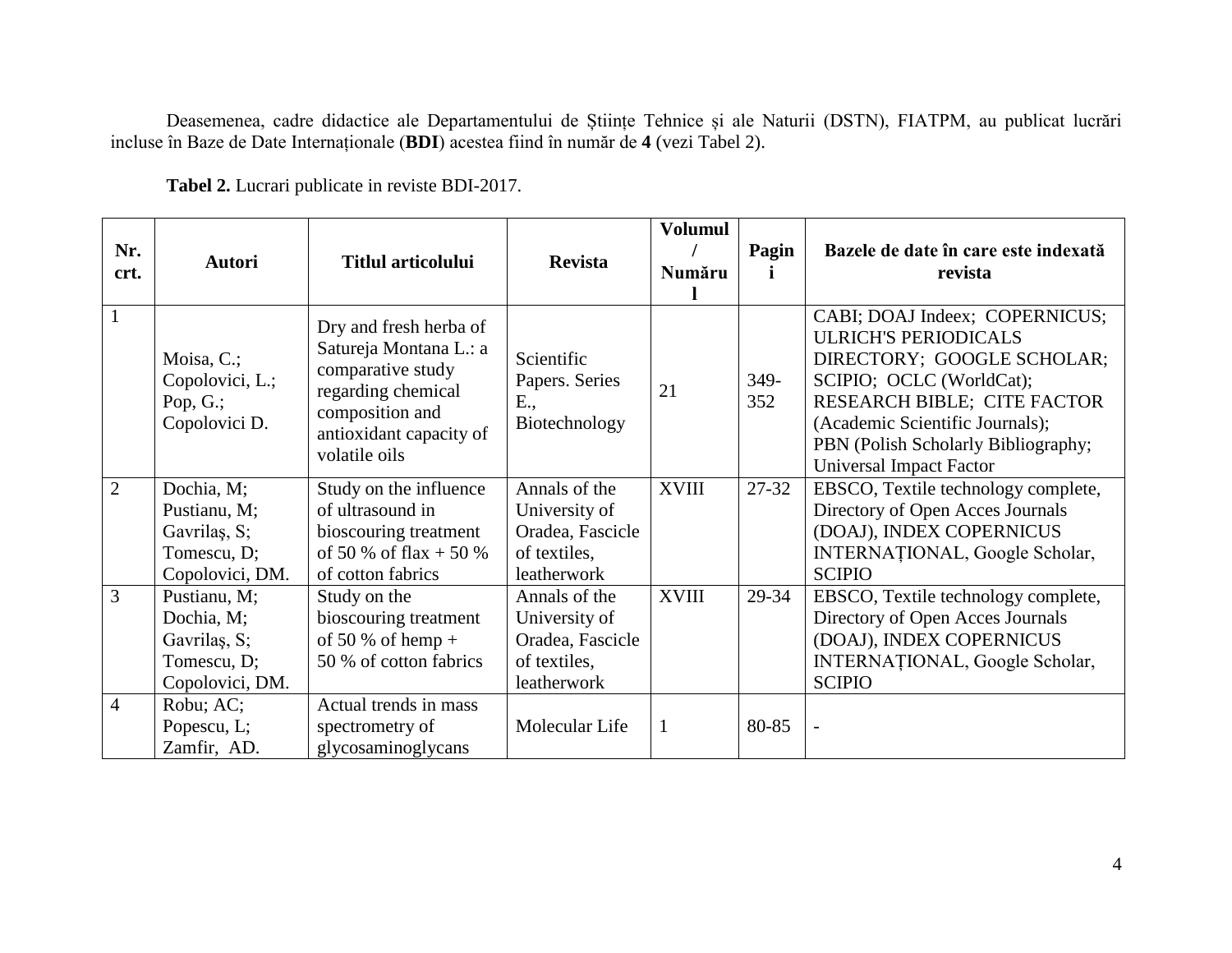# **ISI Proceedings Articles ȋn volumele unor conferințe internaționale: 11** (vezi Tabel 3).

**Tabel 3.** Articole ISI Proceedings-2017

| Nr.<br>Cr.     | <b>Titlu</b>                                                                                                                  | <b>Autori</b>                                                                            | Proceedings la conferinta                                                                                                                                                                        | Volumul/<br>Numărul | Paginile         | Web site                                                                                                                    |
|----------------|-------------------------------------------------------------------------------------------------------------------------------|------------------------------------------------------------------------------------------|--------------------------------------------------------------------------------------------------------------------------------------------------------------------------------------------------|---------------------|------------------|-----------------------------------------------------------------------------------------------------------------------------|
| 1              | Treatment optimization for<br>bioscouring in ultrasound of<br>cotton/cottonised hemp<br>blended fabrics                       | Pustianu, M.;<br>Dochia, M.;<br>Sîrghie, C.;<br>Gavrilas, S.;<br>Tomescu, D.,            | Proceedings of the 7th<br>International Workshop on<br><b>Soft Computing</b><br>Applications, Advances in<br>Intelligent Systems and<br>Computing                                                | 634(2)              | 595-604          | http://download.e-<br>bookshelf.de/downlo<br>ad/0010/3413/22/L-<br>G-0010341322-<br>0022991034.pdf                          |
| $\overline{2}$ | Fuzzy method applied on the<br>control of textiles<br>biotechnologies                                                         | Bălaș, M.;<br>Sîrghie, C.;<br>Pustianu, M;<br>Dochia, M.;<br>Gavrilaș, S.;<br>Tomescu D. | Proceedings of the 7th<br>International Workshop on<br><b>Soft Computing</b><br>Applications, Advances in<br>Intelligent Systems and<br>Computing                                                | 634(2)              | 605-611          | http://download.e-<br>bookshelf.de/downlo<br>ad/0010/3413/22/L-<br>G-0010341322-<br>0022991034.pdf                          |
| 3              | Study of the efficiency of<br>bioscouring treatment by<br>determination of the residual<br>$Ca^{2+}$ from flax-cotton fabrics | Pustianu, M.;<br>Dochia, M.;<br>Gavrilas, S.;<br>Tomescu, D.                             | Conference Proceedings of<br>17th International<br>Multidisciplinary<br>Scientific Geoconference<br>SGEM 2017, Nano, Bio,<br>Green and Space-<br>Technologies for a<br><b>Sustainable Future</b> | 61(17)              | 1007-<br>1014    | https://www.sgem.or<br>g/index.php/conferen<br>ce-topics/nano-bio-<br>and-green-<br>technologies-for-<br>sustainable-future |
| $\overline{4}$ | Study of the ultrasound<br>efficiency on bioscouring<br>treatment of hemp - cotton<br>fabrics                                 | Dochia, M.;<br>Pustianu, M.;<br>Gavrilaș, S.;<br>Tomescu, D.;<br>Copolovici D.<br>M.     | Conference Proceedings of<br>17th International<br>Multidisciplinary<br>Scientific Geoconference<br>SGEM 2017, Nano, Bio,<br>Green and Space-<br>Technologies for a                              | 61(17)              | $1015 -$<br>1023 | https://www.sgem.or<br>g/index.php/conferen<br>ce-topics/nano-bio-<br>and-green-<br>technologies-for-<br>sustainable-future |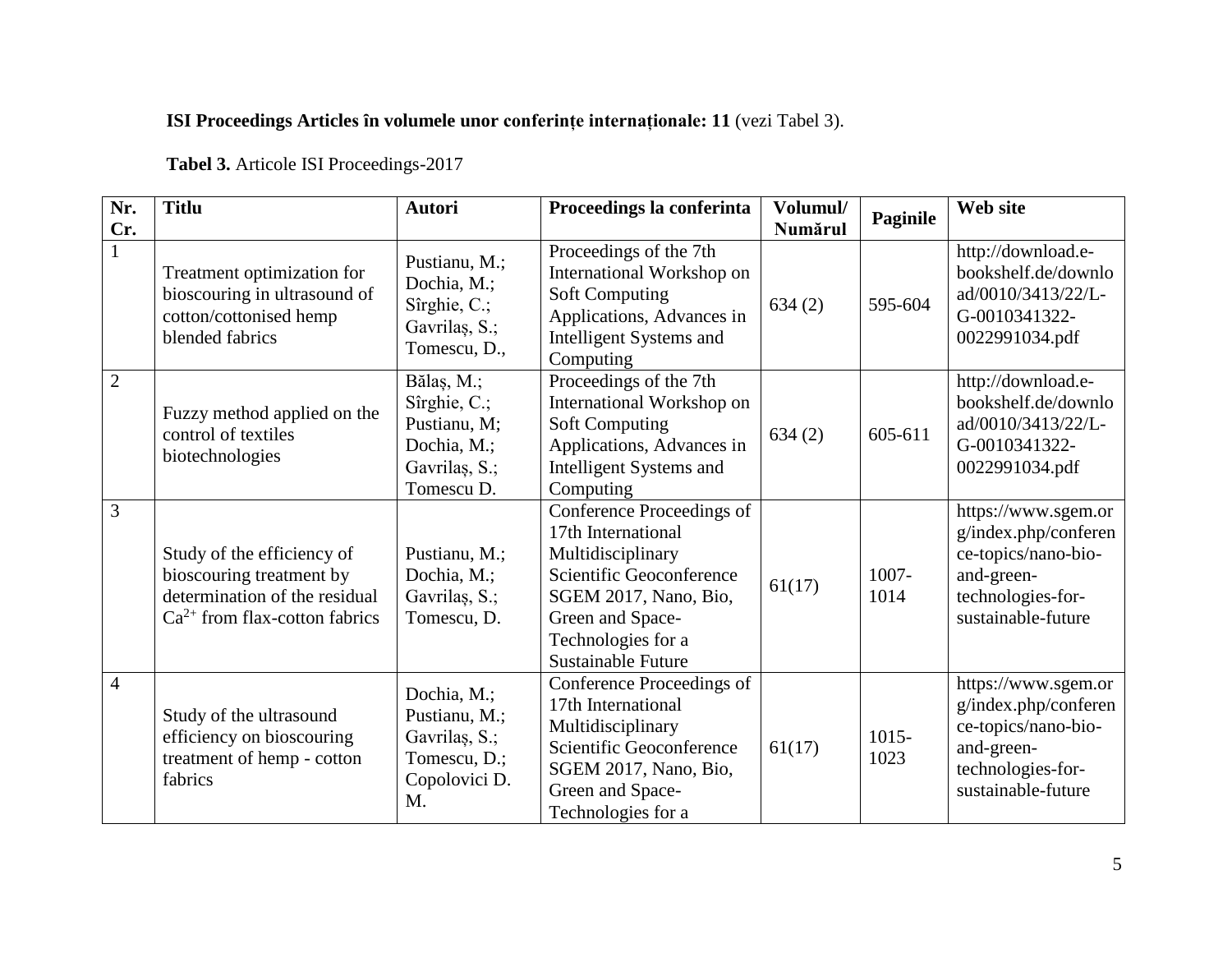|   |                                                                                                           |                                                           | <b>Sustainable Future</b>                                                                 |        |         |                                                                                                                                                     |
|---|-----------------------------------------------------------------------------------------------------------|-----------------------------------------------------------|-------------------------------------------------------------------------------------------|--------|---------|-----------------------------------------------------------------------------------------------------------------------------------------------------|
| 5 | Meat consume as an indicator<br>of sustainable development.<br>Comparative study in Europe<br>and Romania | Brînzan, O;<br>Tigan, E;<br>Lungu, M;<br>Crișan Perta, S. | Ecology, Economics,<br>Education and Legislation,                                         | 17(53) | 545-550 | https://www.sgem.or<br>g/index.php/conferen<br>ce-topics/ecology-<br>economics-<br>education-and-<br>legislation/21-<br>environmental-<br>economics |
| 6 | Comparative study on<br>consumer preferences for<br>products that support<br>sustainable development      | Brînzan, O;<br>Tigan, E;<br>Lungu, M;<br>Crișan Perta, S. | Ecology, Economics,<br>Education and Legislation,<br>Issue 53,                            | 17(53) | 101-108 | https://www.sgem.or<br>g/index.php/conferen<br>ce-topics/ecology-<br>economics-<br>education-and-<br>legislation/21-<br>environmental-<br>economics |
| 7 | Case study on people's<br>perceptions of air quality                                                      | Brînzan, O;<br>Tigan, E;<br>Lungu, M;<br>Milin, A.I.      | Ecology, Economics,<br>Education and Legislation,<br>Issue 53,                            | 17(53) | 225-232 | https://www.sgem.or<br>g/index.php/conferen<br>ce-topics/ecology-<br>economics-<br>education-and-<br>legislation/21-<br>environmental-<br>economics |
| 8 | Ecolabeling in touristic<br>accommodation structures -<br>an integral part of sustainable<br>management   | Tigan, E;<br>Brînzan, O;<br>Lungu, M;<br>Milin, A.I.      | Ecology, Economics,<br>Education and Legislation,<br>Issue 53, Environmental<br>Economics | 17(53) | 217-224 | https://www.sgem.or<br>g/index.php/conferen<br>ce-topics/ecology-<br>economics-<br>education-and-<br>legislation/21-<br>environmental-<br>economics |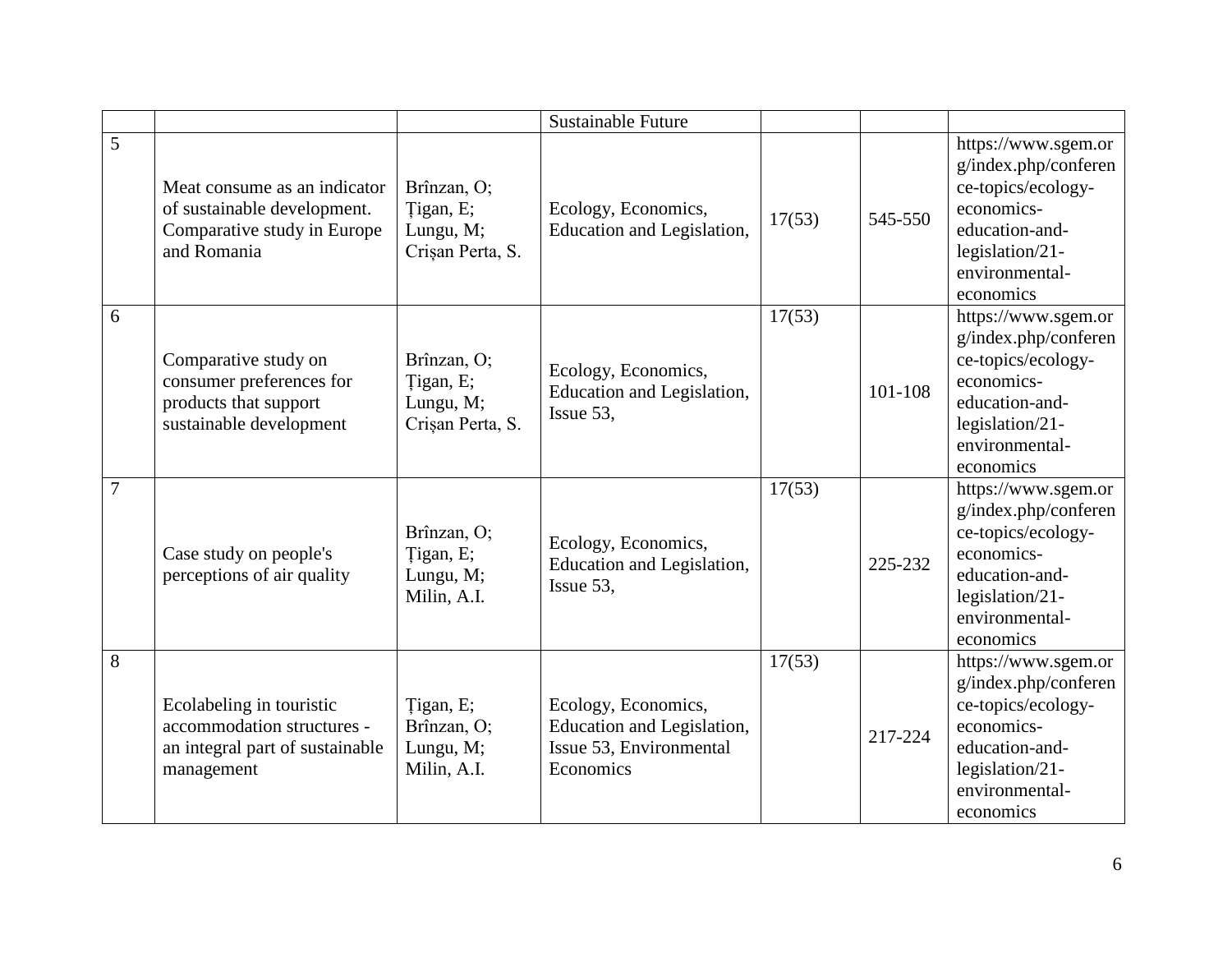| 9  | Studies regarding consumer     | Tigan, E;       | Multidisciplinary            |                         |           | https://www.sgemso    |
|----|--------------------------------|-----------------|------------------------------|-------------------------|-----------|-----------------------|
|    | preferences for georgaphical   | Brînzan, O;     | <b>Scientific Conference</b> | $\overline{\mathsf{V}}$ | 927-934   | cial.org/             |
|    | indication wines from the      | Mateoc Sîrb, N; | Social Sciences & Arts       |                         |           |                       |
|    | Minis măderat vineyard         | Milin, A.I.     | SGEM                         |                         |           |                       |
| 10 |                                | Tigan, E;       | Multidisciplinary            |                         |           | https://www.sgemso    |
|    | A regional analyse of          | Brînzan, O;     | <b>Scientific Conference</b> | 5                       | $19 - 24$ | cial.org/             |
|    | Romanian wine market           | Mateoc Sîrb, N; | Social Sciences & Arts       |                         |           |                       |
|    |                                | Milin, A.I.     | <b>SGEM</b>                  |                         |           |                       |
| 11 | Behaviours of consumers on     | Gokirmakli, C;  | Bulgarian Journal of         |                         |           | http://www.agrojour   |
|    | eu eco-label: a case study for | Bayram, M;      | Agricultural Science,        | 23(3)                   | 512-517   | nal.org/ $23/23$ .htm |
|    | romanian consumers             | Tigan, E.       | <b>Agricultural Academy</b>  |                         |           |                       |

**Capitole de carte publicate in cărți de specialitate la edituri din străinătate indexate în baze de date specifice** de catre cadre didactice ale DSTN în anul 2017: **2**

- Capitol de carte: Alina Zamfir, *Microfluidics-mass spectrometry of protein-carbohydrate interactions: applications to the development of therapeutics and biomarker discovery*, in Seria: Methods in Molecular Biology Proteomics for Drug Discovery, Editura Humana Press-Springer, New York, ISSN: 978-1-4939-7200-5 [\(http://www.springer.com\)](http://www.springer.com/).

**-** Capitol de carte: Simona Gavrilaș, Ryszard M. Kozlowski, *Natural Lignocellulosic Raw Material As A Source Of Nanocellulosic Fibres, in* Natural Fibres: Properties, Mechanical behavior, Functionalization and Application Nova Science Publishers, Inc. 2017.

## **Cărți de specialitate publicate în țară în edituri recunoscute CNCS (conform ultimei evaluări CNCS): 2**

- 1. Calinovici Ioan, Ienciu Anișoara Aurelia, Ciolac Valeria, Îmbunatățiri funciare *Lucrări practice,* Editura Agroprint Timișoara, 2017.
- 2. Dicu Anca Mihaela, Datini și obiceiuri tradiționale din zona Aradului, Editura Gutenberg, Arad, 2017.

## **Capitole de cărți publicate în cărți de specialitate la edituri naționale recunoscute CNCS: 4**

- 1. Dicu Anca Mihaela, Datini și obiceiuri tradiționale din zona Aradului, Rusalii mistice, Gutenberg, Arad
- 2. Dicu Anca Mihaela, Datini și obiceiuri tradiționale din zona Aradului, Poveste de Crăciun, Gutenberg, Arad
- 3. Mureșan Claudia, Datini și obiceiuri tradiționale din zona Aradului, Podgoria Miniș-Măderat. Repere istorice, tradiții și obiceiuri, Gutenberg, Arad
- 4. Colta Rodica, Cheveresan Anca, Radu Dana, Muresan Claudia, Datini şi obiceiuri tradiţionale din zona Aradului, Cultivarea și prelucrarea cânepii în zona Aradului, Gutenberg, Arad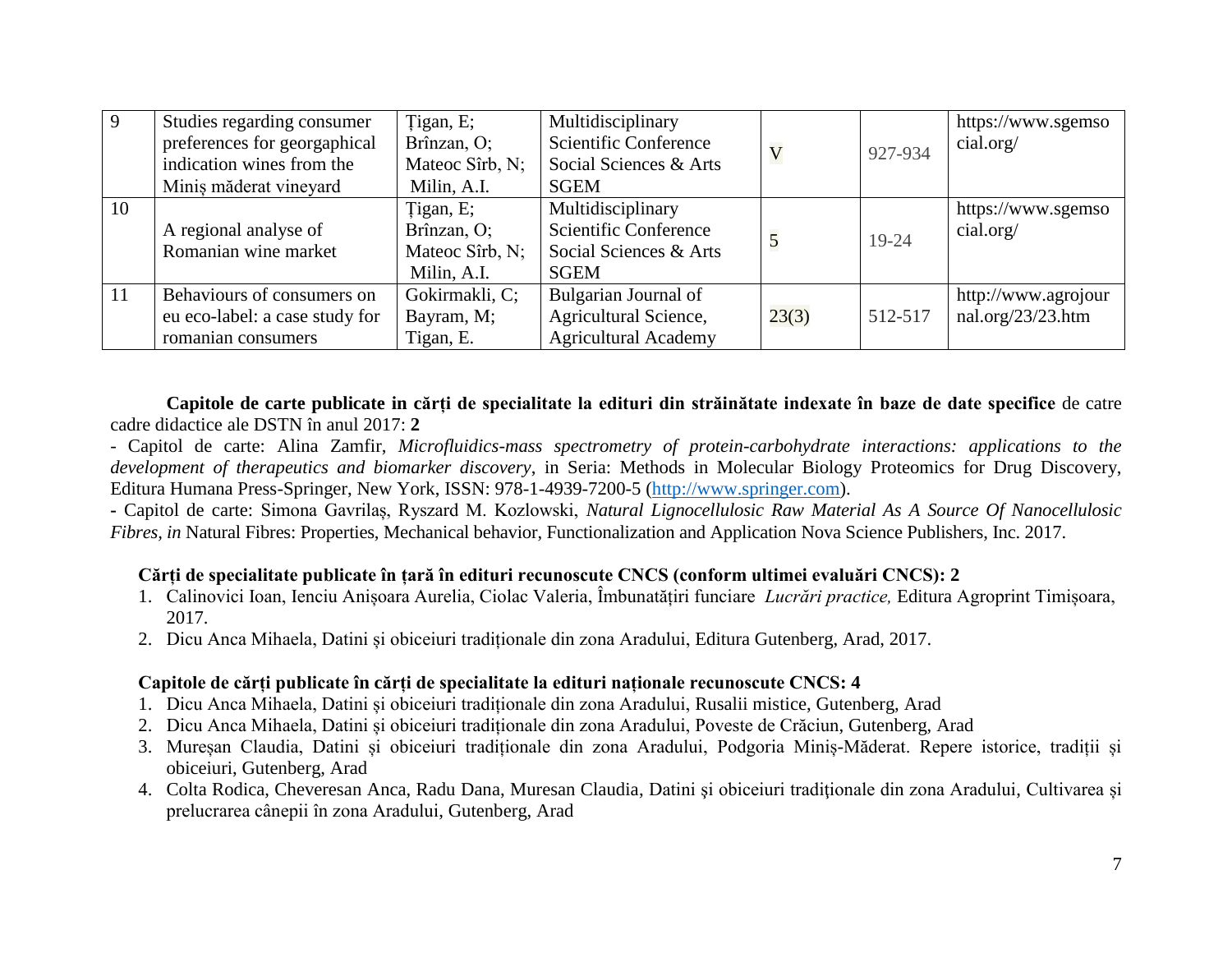## **Participări la manifestări științifice - invitat cu conferință în plen: 1.**

1. Alina Zamfir, Novel developments in high performance electrospray ionization mass spectrometry of glycosaminoglycans, 28 th Vienna Mass Spectrometry Forum, 17.02.2017 [\(www.anchem.univie.ac.at/vortraege-lehrveranstaltungen/massspec-forum\)](http://www.anchem.univie.ac.at/vortraege-lehrveranstaltungen/massspec-forum).

## **Participări la manifestări științifice - participant cu prezentare orală (neplenară): 12**

- 1. Dorina Chambre et al., Influence of the bioscouring complexing agents on the thermal degradation of cotton fabrics, tematica: Polymers, Bio(macro)molecules & Biocomposites, Life science and Organic & Functional complex compounds, CEEC-TAC4, 28.08.2017 [\(http://www.ceec-tac.org/conf4/welcome.html\)](http://www.ceec-tac.org/conf4/welcome.html).
- 2. Lucian Copolovici, Adelina Ban, Ioana Faur, Dana Copolovici, "The influence of simulated acidic rain on plants volatile organic compounds emission and photosynthetic parameters", The International Conference Agriculture for Life, Life for Agriculture, Bucharest, Romania, 08-10 Iunie 2017 (http://agricultureforlife.usamv.ro/index.php/ro/).
- 3. Lucian Copolovici, Ioana Faur, Adelina Ban, Dana Copolovici, The influence of acidic rain pH and composition of plants secondary metabolites, The 16<sup>th</sup> International Symposium "Prospects for the 3rd Millennium Agriculture", Cluj-Napoca, Romania, 28– 30 Sept. 2017 (http://symposium.usamvcluj.ro/).
- 4. D.M. Copolovici, L. Lazăr, D.A Pop, A.M. Ban and L. Copolovici, Chemical composition of semi-soft, semi-hard and hard types of cheeses, The 16th International Symposium "Prospects for the 3rd Millennium Agriculture", Cluj-Napoca, Romania, 28– 30 Sept. 2017 (http://symposium.usamvcluj.ro/).
- 5. Florentina Munteanu et al., Studies of solvated ions in confined spaces, The 3rd International Conference New Trends on Sensing Monitoring - Telediagnosis for Life Sciences NT-SMT-LS, 7 Sept. 2017.
- 6. Simona Gavrilas et al., Study on the influence of ultrasound in bioscouring treatment of 50 % of flax  $+$  50 % of cotton fabrics, International Scientific Conference "Innovative solutions for sustainable development of textiles and leather industry" Textiles, 2017-05-26m [\(http://textile.webhost.uoradea.ro/Conferinta/2017/Conference%20themes.html\)](http://textile.webhost.uoradea.ro/Conferinta/2017/Conference%20themes.html)
- 7. Simona Gavrilas et al., Influence of the bioscouring complexing agents on the thermal degradation of cotton fabrics, CEEC-TAC4- 4th Central and Eastern European Conference on Thermal Analysis and Calorimetry Polymers, Bio(macro)molecules & Biocomposites, Life science and Organic & Functional complex compounds, 2017-08-28 (http://www.ceectac.org/conf4/topics.html).
- 8. Simona Gavrilas et al., 20th Romanian International Conference on Chemistry and Chemical Engineering New Concepts in Chemical and Biochemical Engineering Sodium Citrate as a New Possible Complexing Agent for the Bioscouring Treatment of the Cellulosic/Lignocellulosic Fabrics 2017-09-09 [\(http://riccce20.chimie.upb.ro/\)](http://riccce20.chimie.upb.ro/)
- 9. Simona Gavrilas et al., Physicochemical methods used to determine residual calcium and pectines from cotton fabrics after pectinolytic treatment, "EASTWEST Chemistry Conference" Analytical Chemistry, 2017-10-12 [\(http://ewcc2017.org/](http://ewcc2017.org/)
- 10. Dana Radu, Studiu de caz privind inocuitatea smântânii de consum, Conferința științifică a studenților și Masteranzilor Viitorul ne aparține, Editia a VII-a, Universitatea Academiei de Științe a Moldovei, 27.04.2017, [http://edu.asm.md/.](http://edu.asm.md/)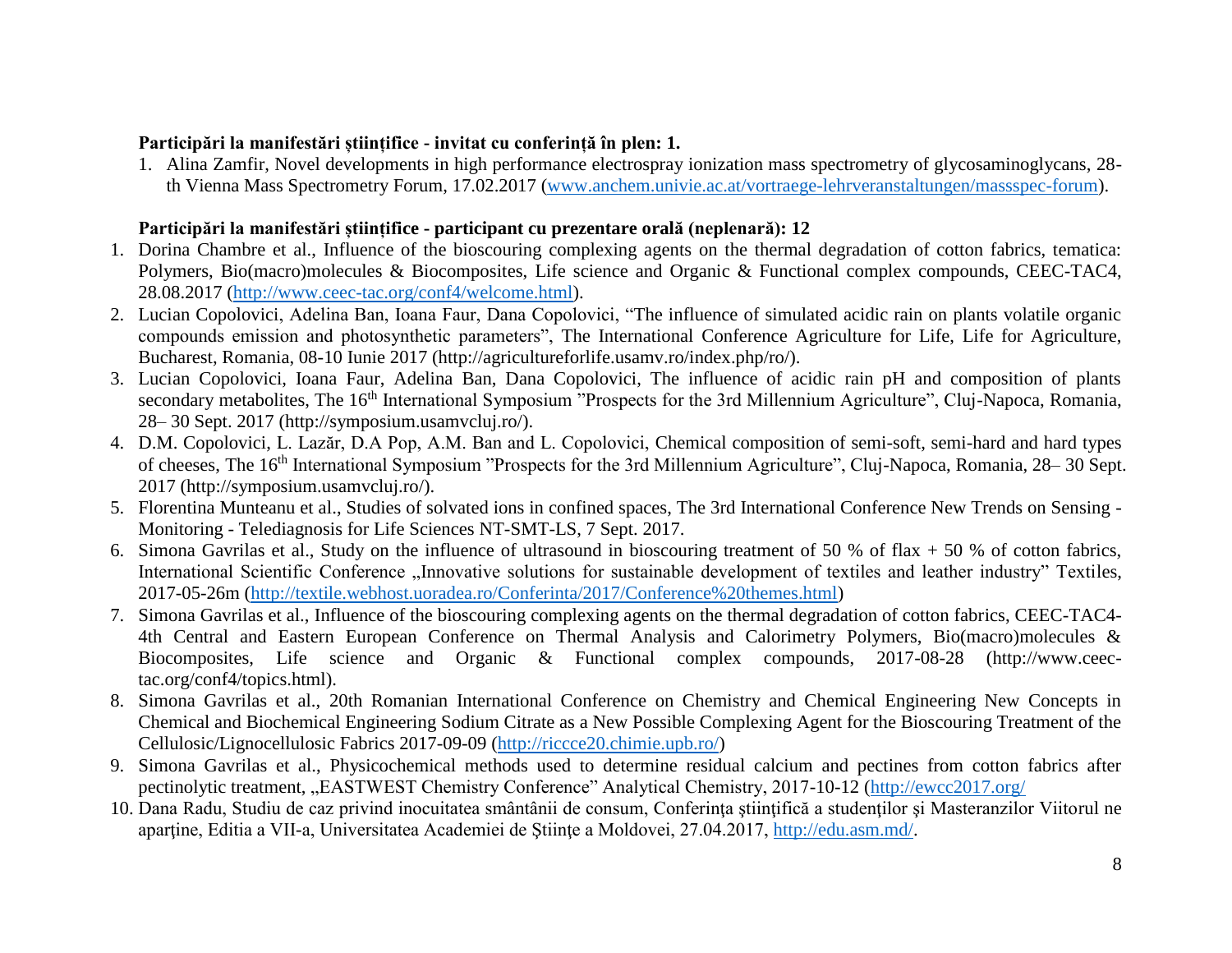- 11. Alina Zamfir, Nanofluidics for mass spectrometry with applications in glycomics for biomedical research, 14th International Conference on Nanosciences & Nanotechnologies (NN17), 5.07.2017, [\(http://www.nanotexnology\)](http://www.nanotexnology/).
- 12. Alina Zamfir, Profiling and structural characterization by mass spectrometry of region-specific gangliosides in brain, 23rd International Symposium on Analytical and Environmental Problems, 9-10 octombrie 2017, Szeged, Ungaria, (http://www2.sci.uszeged.hu).

**Proiectele de cercetare/dezvoltare infrastructura de cercetare derulate în anul 2017** în care cadre didactice din DSTN, FIATPM au participat ca și directori de proiect/coordonatori/membri în proiect sunt următoarele: **1 international si 6 nationale.**

- **proiect internaţional** finanțat prin mecanismul financiar al spațiului economic european 2009-2014 Program RO 02- Biodiversitate și Servicii ale Ecosistemelor, *Stoparea extinderii speciilor invazive de plante în Parcul Natural Lunca Mureşului,* Director partener UAV: Conf. Dr. Ing. Calinovici Ioan. Membri in proiect din cadrul FIATPM, UAV: Prof. Dr. Munteanu Florentina, Conf. Dr. Ing. Ciutinӑ Virgil, Conf. Dr. Ing. Lungu Monica.

- **proiect naţional**: *Interactomics of galactosaminoglycans in the extracellular matrix by advanced mass spectrometry* (Interactomica galactozaminoglicanilor ȋn matricea extracelularӑ prin spectrometrie de masӑ avansatӑ) **-** PN-II-PT-PCCA-2013-4- 0191, Proiecte Colaborative de Cercetare Aplicativӑ, 2014-2017. Director de proiect: Prof. dr. chim. Munteanu Florentina. Membri: Prof. Dr. Hab. Zamfir Alina, Dr. Sârbu Mirela.

- **proiect naţional** de tip: Competitivitate prin cercetare, dezvoltare şi inovare - Transfer la operatorul economic: PN-III-P2- 2.1-PTE-2016 – 0217, *Instalație demonstrativă pentru o tehnologie inovativă de topire a cânepii*, director partener UAV: Conf. Dr. Dana Gina Radu, membrii din proiect din cadrul FIATPM: Florentina Munteanu, Dorina Chambre, Copolovici Dana, Copolovici Lucian, Popescu-Mitroi Ionel.

- **proiect naţional** POC-P-37-744, 01.09.2016-31.08.2019, *Noi nano-arhitecturi de inspiratie biologica de tip celular pentru circuite integrate*, director de proiect: prof. dr. Valeriu Beiu, membrii ȋn proiect din cadrul FIATPM: Prof. dr. Florentina Munteanu, Prof. dr. Lucian Copolovici.

- **proiect naţional** PN-III-P1-1.1- MC-2017-2337**,** [Proiecte de mobilitate pentru cercetători](https://uefiscdi.ro/proiecte-de-mobilitate-pentru-cercetatori) (MC)**,** director de proiect: Gavrilaș Simona

- **proiect national** COD PN III P2-2.1-CI-2017-0505, *Soluție inovativă de ambalare ecologică a pâinii fără aditivi/conservanți pentru creșterea duratei de valabilitate și păstrarea prospețimii*, director de proiect: Anca Dicu, membri in proiect din DSTN: Diaconescu Daniela, Radu Dana, Popescu-Mitroi Ionel.

- **proiect national** PN-III-P3-3.1-PM-RO-FR-2016, *Valorificarea sub-produselor de vinificație - aplicații pentru tratamentul apelor reziduale/Valorisation of winery by-products - application for wastewater treatment*, director de proiect: Prof. dr. Florentina Munteanu, L. Copolovici, S. Gavrilas, L. Muresan.

Prof. dr. Florentina Munteanu a facut parte din Comitetul de organizare al "The 3rd International Conference New Trends on Sensing - Monitoring - Telediagnosis for Life Sciences NT-SMT-LS-2017", iar Prof. Dr Hab. Dana Copolovici si Conf. Dr. Ing.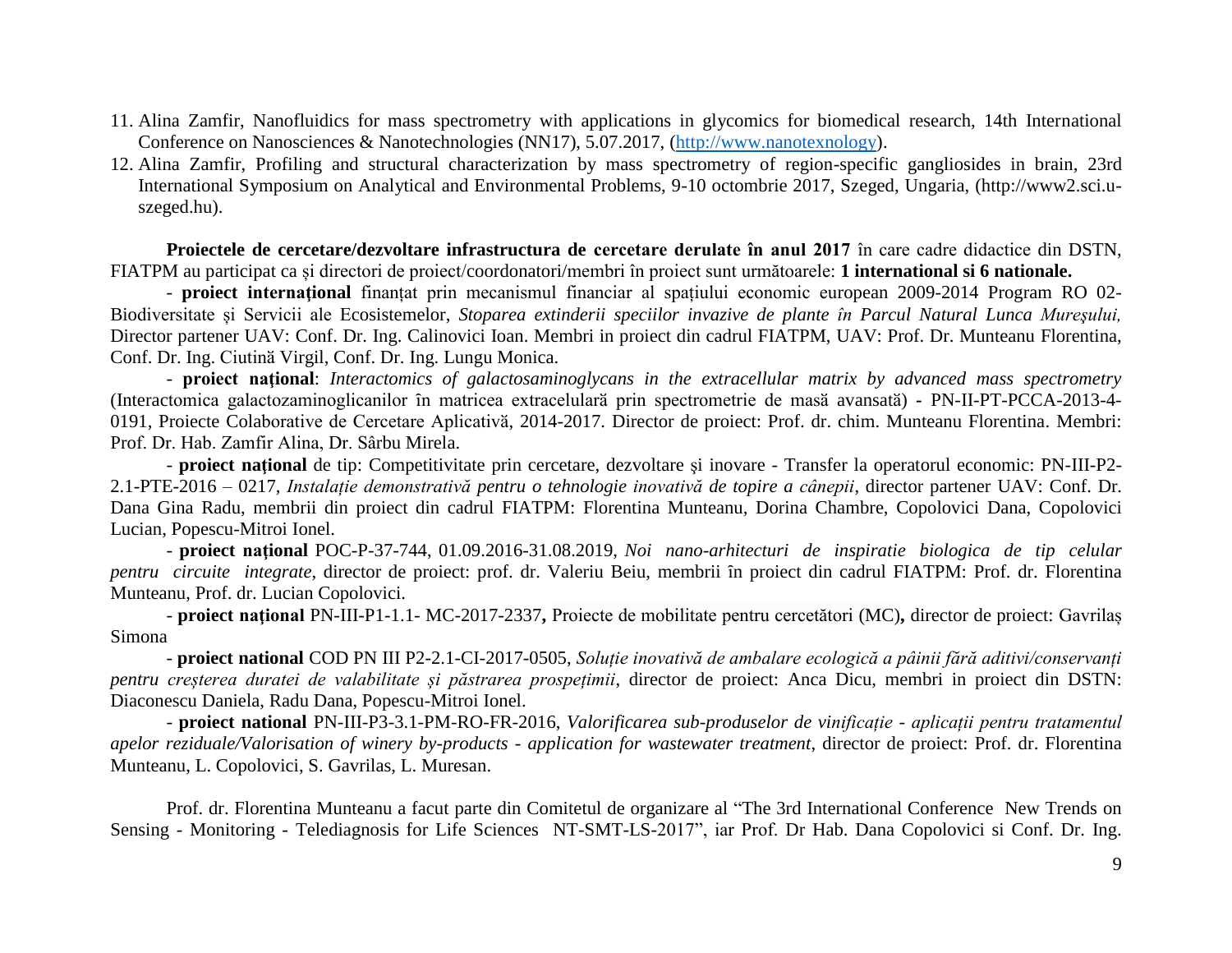Virgiliu Ciutina au facut parte din Comitetul de organizare al "Sesiunii de comunicari stiintifice studentesti, FIATPM, editia a XV-a, 2017.

În cadrul **conferințelor și simpozioanelor** au fost prezentate rezultatele cercetărilor cadrelor didactice la urmatoarele evenimente internaționale: sub forma de **Postere la conferințe internaţionale: 19:**

- 1. Dorina Chambree, et al. Influence of the ultrasound on the thermal behaviour of flax-cotton fabrics during the bioscouring treatmentThermochemistry & (Bio)Calorimetry, Polymers, Biocomposites, Bio(macro)molecules, Organic & Functional compounds, 28.08.2017 [\(http://www.ceec-tac.org/conf4/welcome.html\)](http://www.ceec-tac.org/conf4/welcome.html).
- 2. Lucian Copolovici, Ioana Faur, Adelina Ban, **Dana Copolovici**, The influence of the acidic rain chemical composition on volatile organic compounds emission and photosynthetic parameters of the *Phaseolus vulgaris L.* plants, International U.A.B. – B.E.N.A. Conference Environmental Engineering and Sustainable Development, Alba Iulia, Romania, 26-27 Mai **2017** (http://www.uab.ro/conference/bena/).
- 3. **Dana Copolovici**, Denissa A. Pop, Alina M. Ban, Lucian Copolovici, Variation of the chemical composition of diverse types of cheese, International U.A.B. – B.E.N.A. Conference Environmental Engineering and Sustainable Development, Alba Iulia, Romania, 26-27 Mai **2017** (http://www.uab.ro/conference/bena/).
- 4. Cristian Moisa, Lucian Copolovici, Georgeta Pop, **Dana Copolovici**, An overview of the chemical composition and biological activity of volatile oil obtained from *Satureja montana* L., International U.A.B. – B.E.N.A. Conference Environmental Engineering and Sustainable Development, Alba Iulia, Romania, 26-27 Mai **2017** (http://www.uab.ro/conference/bena/)
- 5. Andreea I. Lupitu, Lucian Copolovici, Georgeta Pop, **Dana Copolovici, "**Chromatographic analyses of essential oils obtained from different plant species cultivated in Romania", 10th Edition of New Trends and Strategies in the Chemistry of advanced materials in biological systems, technique and environmental protection, Timişoara, Romania, 8-9 Iunie **2017**, (http://acadicht.tm.edu.ro/cercetareRO.html).
- 6. Dennis N. Iosif, Lucian Copolovici, **Dana M. Copolovici**, "Determination of BTEX in urban area of Arad, Romania", The International Conference Agriculture for Life, Life for Agriculture, Bucharest, Romania, 08-10 Iunie **2017** (http://agricultureforlife.usamv.ro/index.php/ro/).
- 7. **Dana M. Copolovici**, Daniana E. Vasiliu, Lucian Copolovici, "Determination of chemical composition of some Romanian sausages", The International Conference Agriculture for Life, Life for Agriculture, Bucharest, Romania, 08-10 Iunie **2017** (http://agricultureforlife.usamv.ro/index.php/ro/).
- 8. Cristian Moisa, Lucian Copolovici, Georgeta Pop, Dana Copolovici, "Dry and fresh herba of *Satureja montana* L.: a comparative study regarding chemical composition and antioxidant capacity of volatile oils", The International Conference Agriculture for Life, Life for Agriculture, Bucharest, Romania, 08-10 Iunie **2017** (posterhttp://agricultureforlife.usamv.ro/index.php/ro/).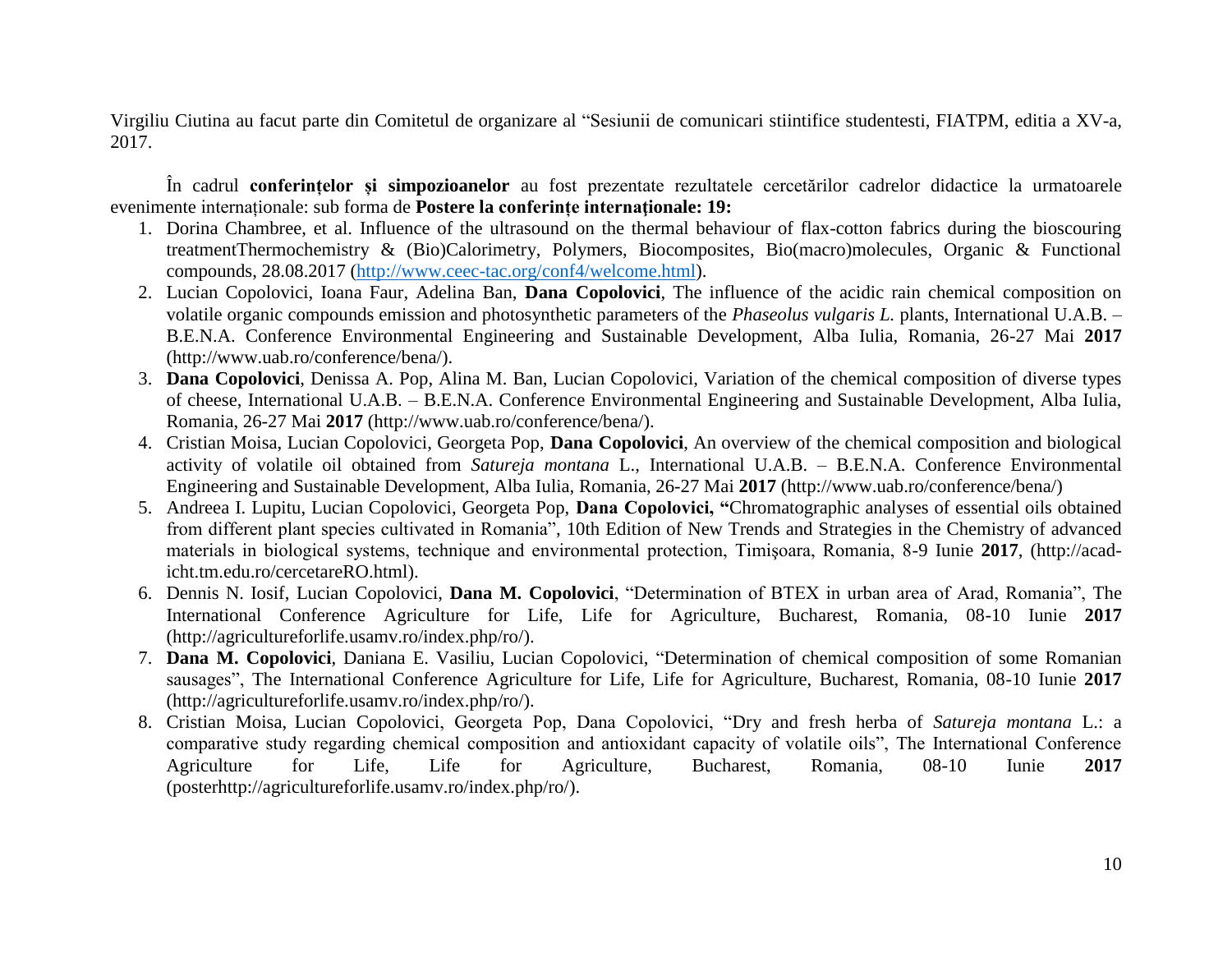- 9. Monica Taschina, Daniela Timis, Lucian Copolovici, **Dana Copolovici**, The influence of antipyretic drugs on physiological parameters and volatile organic compounds emission from plants The International Conference Agriculture for Life, Life for Agriculture, Bucharest, Romania, 08-10 Iunie **2017** (http://agricultureforlife.usamv.ro/index.php/ro/).
- 10. Anca Mot, Andreea Lupitu, Lucian Copolovici, **Dana Copolovici**, Composition, antioxidant and total phenolic content analisys of extracts obtained from (*Tanacetum vulgare L*.) cultivated in Romania, The 16th International Symposium "Prospects for the 3rd Millennium Agriculture", Cluj-Napoca, Romania, 28– 30 Sept. **2017** (http://symposium.usamvcluj.ro/).
- 11. Daniela Diaconescu, Monica Zdremțan, Mihaela Meșter, Anca Dicu, Lucian Hălmăgean, The adaptation of a bread recipe to quinoa seeds addition, Food technology and processing, "7th International Conference on Food Chemistry, Engineering and Technology", 25.05.2017, [\(http://www.usab-tm.ro/USAMVBT\\_Manifestari-Stiintifice\\_ro\\_852.html\)](http://www.usab-tm.ro/USAMVBT_Manifestari-Stiintifice_ro_852.html).
- 12. S. Gavrilas, CEEC-TAC4-4th Central and Eastern European Conference on Thermal Analysis and Calorimetry, Thermochemistry & (Bio)Calorimetry, Polymers, Biocomposites, Bio(macro)molecules, Organic & Functional compounds, 2017-08-28, [http://www.ceec-tac.org/.](http://www.ceec-tac.org/)
- 13. Alina Zamfir et al, 23rd International Symposium on Analytical and Environmental Problems, 9-10 octombrie 2017, Szeged, Ungaria Mass Spectrometry2017-10-09 [http://www2.sci.u-szeged.hu.](http://www2.sci.u-szeged.hu/)
- 14. **A.D. Zamfir**, et al, 14th International Conference on Nanosciences & Nanotechnologies (NN17), 5-9 iulie 2017, Thessaloniki, Grecia. Chip-mass spectrometry 2017-07-05 [http://www.nanotexnology.com](http://www.nanotexnology.com/)
- 15. Alina Zamfir et al, 14th International Conference on Nanosciences & Nanotechnologies (NN17), 5-9 iulie 2017, Thessaloniki, Grecia. Mass spectrometry 2017-07-05 [http://www.nanotexnology.com](http://www.nanotexnology.com/)
- 16. M. Sarbu, Ž. Vukelić, **A.D. Zamfir**, Age- related and topographic specificity of human brain gangliosides by Orbitrap mass spectrometry, Viena, Austria, 28th MassSpec Forum Conference, 17-18 februarie 2017, Viena, Austria. Mass spectrometry 2017-02-17,<http://www.anchem.univie.ac.at/vortraege-lehrveranstaltungen/massspec-forum>
- 17. A.C. Robu, **A.D. Zamfir**, Application of high resolution mass spectrometry in glycolipidomics of extracranial tumors, 28th MassSpec Forum Conference, 17-18 februarie 2017, Viena, Austria. Orbitrap mass spectrometry 2017-02-17, [http://www.anchem.univie.ac.at/vortraege-lehrveranstaltungen/massspec-forum.](http://www.anchem.univie.ac.at/vortraege-lehrveranstaltungen/massspec-forum)
- 18. M. Sarbu, Ž. Vukelić, D.E. Clemmer, **A.D. Zamfir**, Screening of human fetal hippocampus gangliosides by ion mobility mass spectrometry, American Society for Mass Spectrometry Conference, 4-6 iunie 2017, Indianapolis, SUA. Ion mobility mass spectrometry, 2017-06-04, [http://www.asms.org](http://www.asms.org/)
- 19. A.C. Robu, L. Popescu, D.G. Seidler, **A.D. Zamfir**, Assessment of the noncovalent interaction between FGF-2 and glycosaminoglycans by chip-nanoelectrospray high resolution mass spectrometry, American Society for Mass Spectrometry Conference, 4-8 iunie 2017, Indianapolis, SUA. Chip-mass spectrometry, 2017-06-04, [http://www.asms.org](http://www.asms.org/)

## **Participări la manifestări științifice naționale participant cu prezentare ( neplenara ): 1**

1. Dana Radu, Biotehnologii de valorificare a Cânepii tehnice, LINIE INTEGRATA DE TOPIRE A CĂNEPII, 2017-08-05, [http://www.graiulsalajului.ro/sarbatoare-la-monumentul-lui-mihai-viteazu-de-la-guruslau-a-56374.](http://www.graiulsalajului.ro/sarbatoare-la-monumentul-lui-mihai-viteazu-de-la-guruslau-a-56374)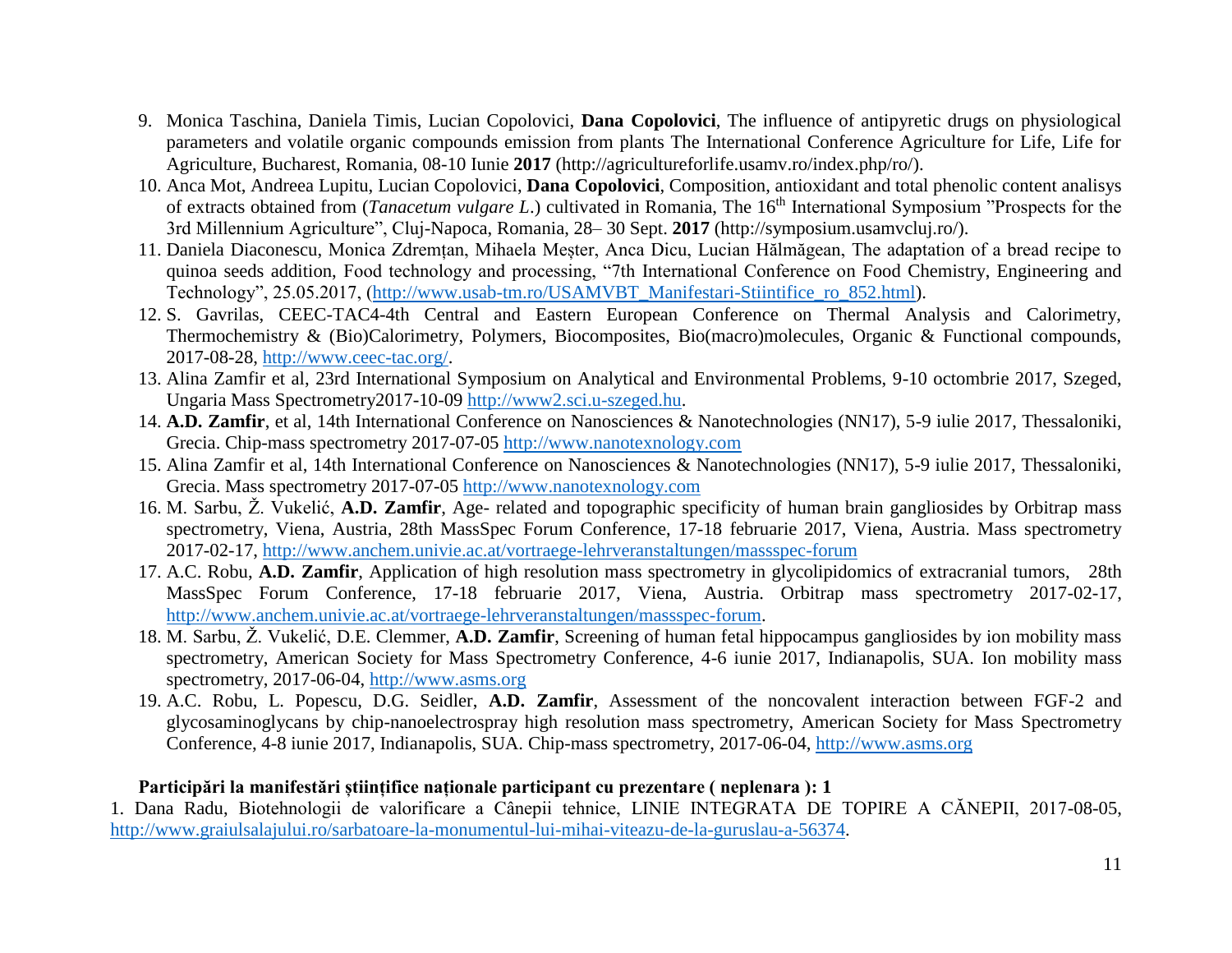2. Dana Radu, Evaluarea tehnico-economica a unei metode inovative de topire a cânepii, Evaluarea tehnico-economica a unei metode inovative de topire a cânepii, 2017-08-05, [http://www.graiulsalajului.ro/sarbatoare-la-monumentul-lui-mihai-viteazu-de-la-guruslau-a-](http://www.graiulsalajului.ro/sarbatoare-la-monumentul-lui-mihai-viteazu-de-la-guruslau-a-56374)[56374](http://www.graiulsalajului.ro/sarbatoare-la-monumentul-lui-mihai-viteazu-de-la-guruslau-a-56374)

### **Visiting Professor: 3**

- 1. Anca Dicu, Uludag University, Turcia, Uludag University Project Office, 2017-04-27 2017-04-29, <http://english.uludag.edu.tr/>
- 2. Alina Zamfir, Clarkson University, Potsdam, New York, USA, Department of Chemistry & Biomolecular Science- 2017-05-29 - 2017-06-16, [http://www.clarkson.edu](http://www.clarkson.edu/)
- 3. Alina Zamfir, Clarkson University, Potsdam, New York, USA, Department of Chemistry & Biomolecular Science- 2017-11-01 - 2017-11-13, [http://www.clarkson.edu](http://www.clarkson.edu/)

**Numărul de citări regăsit în anul 2017,** fără autocitări, ale rezultatelor publicate în anii anteriori în reviste cotate ISI de către cadrele didactice titulare din cadrul FIATPM, a fost în **număr total de: 439**, după cum se observă și în Figura 1.

**Figura 1.** Numărul de citări al rezultatelor publicate în anii anteriori de către cadre didactice titulare din cadrul DSTN, FIATPM în reviste ISI, în anul 2017, fără autocitări.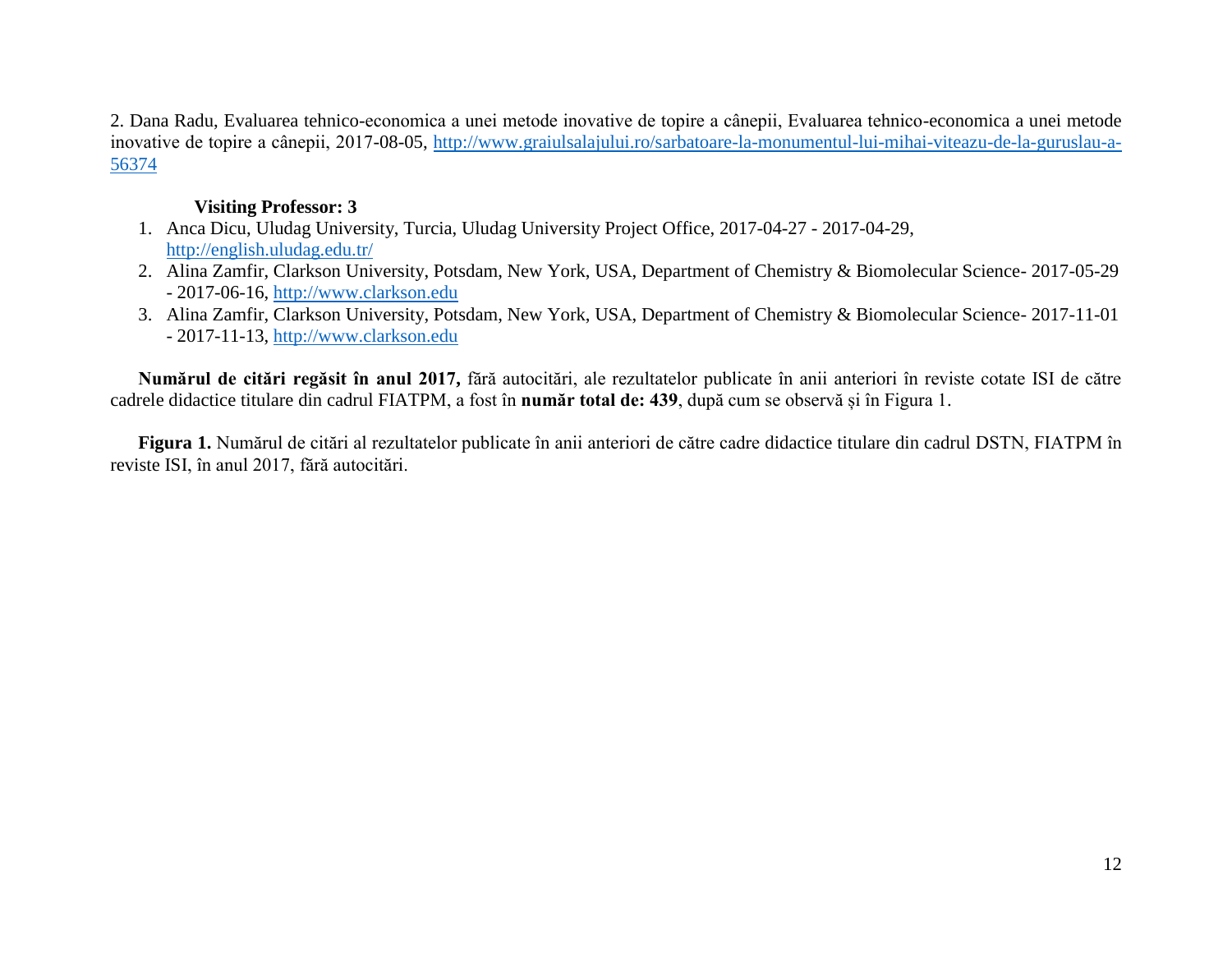

Citarile regasite in reviste BDI a lucrarilor publicate de catre cadre didactice titulare din DSTN in anii anteriori sunt urmatoarele: Dorina Chambre: 12, Condrat Dumitru: 1, Copolovici Dana: 29, Gavrilas Simona: 3, Munteanu Florentina: 49, Popescu Mitroi Ionel: 1, Radu Dana Gina: 2.

Deasemenea, trebuie remarcată și prezența cadrelor didactice ale DSTN ca si membri in colective editoriale ale revistelor Prof. Dr. Hab. Lucian Copolovici: *Journal of Natural Fibers (ISI), Science PG*; S.l. Dr. Ing. Anca Dicu in *SCIREA - Journal of Food* (BDI). Totodata s-a reinceput editarea revistei FIATPM, Scientific and Technical Bulletin, Series: Chemistry, Food Science and Engineering (STB-CFSE) respective *Volumul 14(XV), 2017*, [http://www.uav.ro/jour/index.php/stb-cfse,](http://www.uav.ro/jour/index.php/stb-cfse) a carui redactor sef este Prof. Dr. Hab. Dana Copolovici, iar din colectivul editorial fac parte si urmatoarele cadre didactice ale DSTN: Dorina CHAMBREE, Lucian COPOLOVICI, Nicolae DINCӐ, Simona GAVRILAŞ, Ionel POPESCU-MITROI, Dana RADU, Alina D. ZAMFIR.

Cadre didactice din FIATPM au fost referenți științifici la numeroase reviste științifice, cum ar fi: **Rodina Chambre** (Journal of Thermal Analysis and Calorimetry), **Florentina Munteanu** (Textile Research Journal, Colloids and Surfaces B: Biointerfaces), **Dana Radu** (Journal of Natural Fibers), **Alina Zamfir** (Chemical Science, Analytical Chemistry, Rapid Communications in Mass Spectrometry, Electrophoresis), **Lucian Copolovici** (Science of the Total Environment, Plant physiology and biochemistry, Journal of Crop Improvement, Journal of Experimental Botany, Journal of Natural Fibers, Arthropod Plant Interactions, Ecology Letters, Bulletin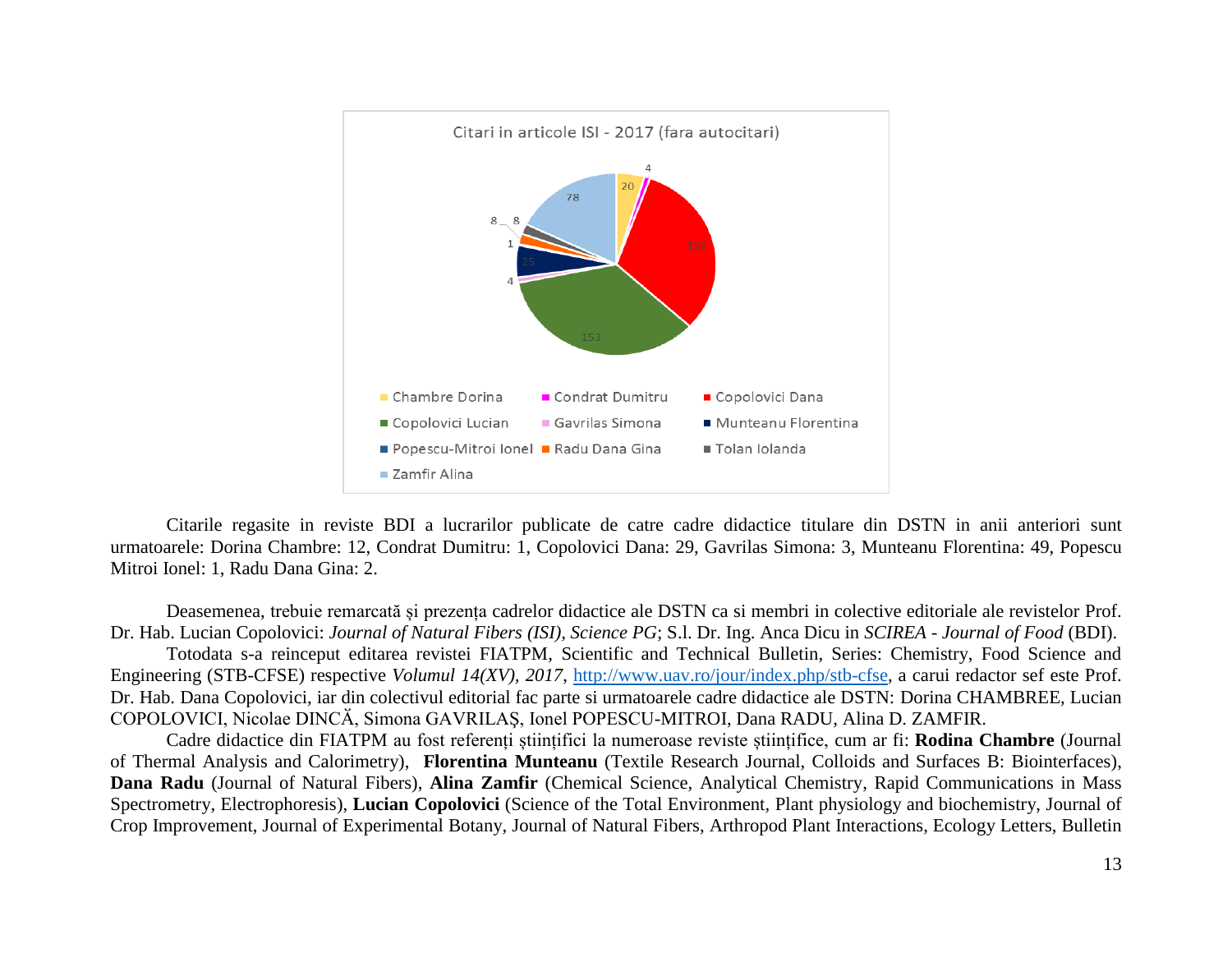UASVM Agriculture, African Journal of Agricultural Research, Archives of Agronomy and Soil Science, Textile Research Journal), **Dana Copolovici** (Chemical Communications, Scientific Reports, Pharmaceuticals, Journal of Biomolecular Structure & Dynamics, Molecules, Marine Drugs, Computer Methods and Programs in Biomedicine).

Aceste rezultate sumarizate in Tabelul 4 reflectă un interes crescând pentru realizarea activităților de cercetare și diseminarea acestora, subliniind totodată și aportul semnificativ al Universității "Aurel Vlaicu" din Arad în susținerea și promovarea cercetării științifice.

| Articole ISI                                                                                             | 12                      |
|----------------------------------------------------------------------------------------------------------|-------------------------|
| <b>ISI</b> Proceedings articles                                                                          | 11                      |
| <b>Articole BDI</b>                                                                                      | 4                       |
| Capitole de carte publicat la editură internațională                                                     | $\overline{2}$          |
| Carte publicata in editura recunoscuta CNCS                                                              | $\overline{2}$          |
| Capitole de carte publicate in editura recunoscuta CNCS                                                  | $\overline{\mathbf{4}}$ |
| Invitat in plen la conferinta internationala                                                             | 1                       |
| Prezentari orale la conferinte internationale                                                            | 12                      |
| Participari la conferințe internaționale-postere                                                         | 19                      |
| Proiecte de cercetare internaționale                                                                     | 1                       |
| Proiecte de cercetare naționale                                                                          | 6                       |
| Visiting professor                                                                                       | 3                       |
| Membri în colective editoriale                                                                           | 9                       |
| Cadre didactice care au fost referenți științifici la reviste științifice<br>internaționale de prestigiu | 6                       |

**Tabelul 4.** Sumarizarea activităților de cercetare ale cadrelor didactice din FIATPM pentru anul 2017.

**Suma punctajelor realizate de către cadrele didactice ale FIATPM în cadrul activității de cercetare pentru anul 2017 este de: 7996,78 ,** dupa cum reiese si din Tabelul 5.